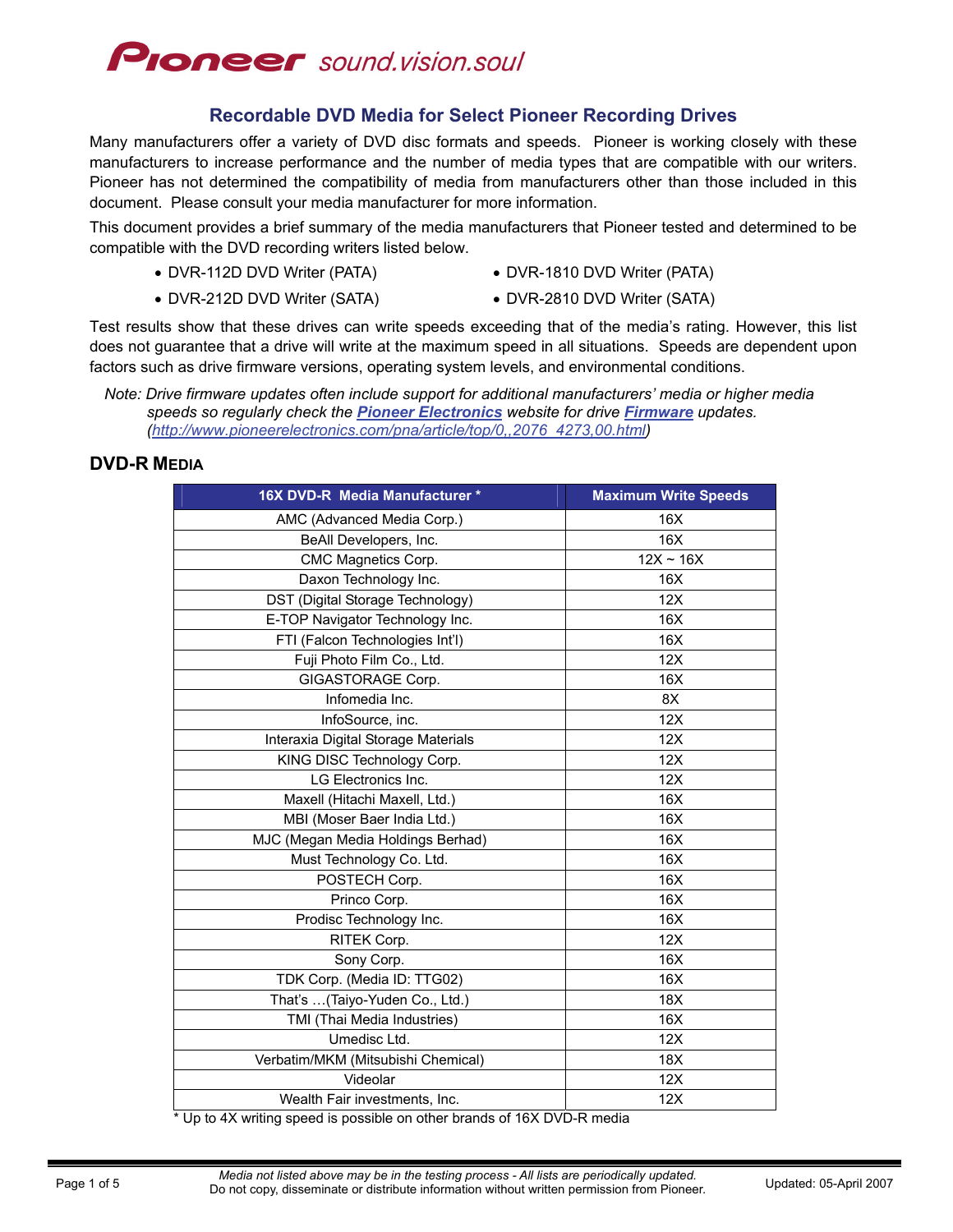# **Proneer** sound.vision.soul

| 8X DVD-R Dual Layer (DL) Media Manufacturer * | Maximum Write Speeds |
|-----------------------------------------------|----------------------|
| Maxell (Hitachi Maxell, Ltd.)                 | 8Χ                   |
| MBI (Moser Baer India Ltd.)                   | 8Χ                   |
| That's  (Taiyo-Yuden Co., Ltd.)               | 8X                   |
| Verbatim/MKM (Mitsubishi Chemical)            | 10X                  |

\* Up to 2X writing speed is possible on other brands of DVD-R (DL) media

| 4X DVD-R Dual Layer (DL) Media Manufacturer * | <b>Maximum Write Speeds</b> |
|-----------------------------------------------|-----------------------------|
| Verbatim/MKM (Mitsubishi Chemical)            | 8Χ                          |

\* Up to 2X writing speed is possible on other brands of DVD-R (DL) media

| 8X DVD-R Media Manufacturer *       | <b>Maximum Write Speeds</b> |
|-------------------------------------|-----------------------------|
| AMC (Advanced Media Corp.)          | 8X                          |
| CMC Magnetics Corp.                 | 8X                          |
| Daxon Technology                    | 8X                          |
| DST (Digital Storage Technology)    | 8X                          |
| E-TOP Navigator Technology Inc.     | 8X                          |
| Fuji Photo Film Co., Ltd.           | 8X                          |
| GIGASTORAGE Corp.                   | 8X                          |
| Infomedia Inc.                      | 8X                          |
| Infosmart Technology Ltd.           | 8X                          |
| InfoSource, inc.                    | 8X                          |
| Interaxia Digital Storage Materials | 8X                          |
| KING DISC Technology Corp.          | 8X                          |
| LEAD DATA Inc.                      | 8X                          |
| LG Electronics inc.                 | 8X                          |
| MJC (Megan Media Holdings Berhad)   | 8X                          |
| Maxell (Hitachi Maxell, Ltd.)       | 12X                         |
| Must Technology Co. Ltd.            | 8X                          |
| Optodisc Technology Corp.           | 8X                          |
| POSTECH Corp.                       | 8X                          |
| Princo Corp.                        | 8X                          |
| Prodisc Technology Inc.             | 8X                          |
| RITEK Corp.                         | 8X                          |
| Sony Corp.                          | 12X                         |
| TCL Corp.                           | 8X                          |
| TDK (Media ID: TTG02)               | 8X                          |
| TDK (Media ID: TTH01                | 12X                         |
| TMI (Thai Media Industries)         | 8X                          |
| That's (Taiyo-Yuden Co., Ltd.)      | 12X                         |
| Umedisc Ltd.                        | 8X                          |
| Vanguard Disc Inc.                  | 8X                          |
| Verbatim/MKM (Mitsubishi Chemical)  | 8X                          |
| Videolar                            | 8X                          |

\* Up to 4X writing speed is possible on other 8X DVD-R media brands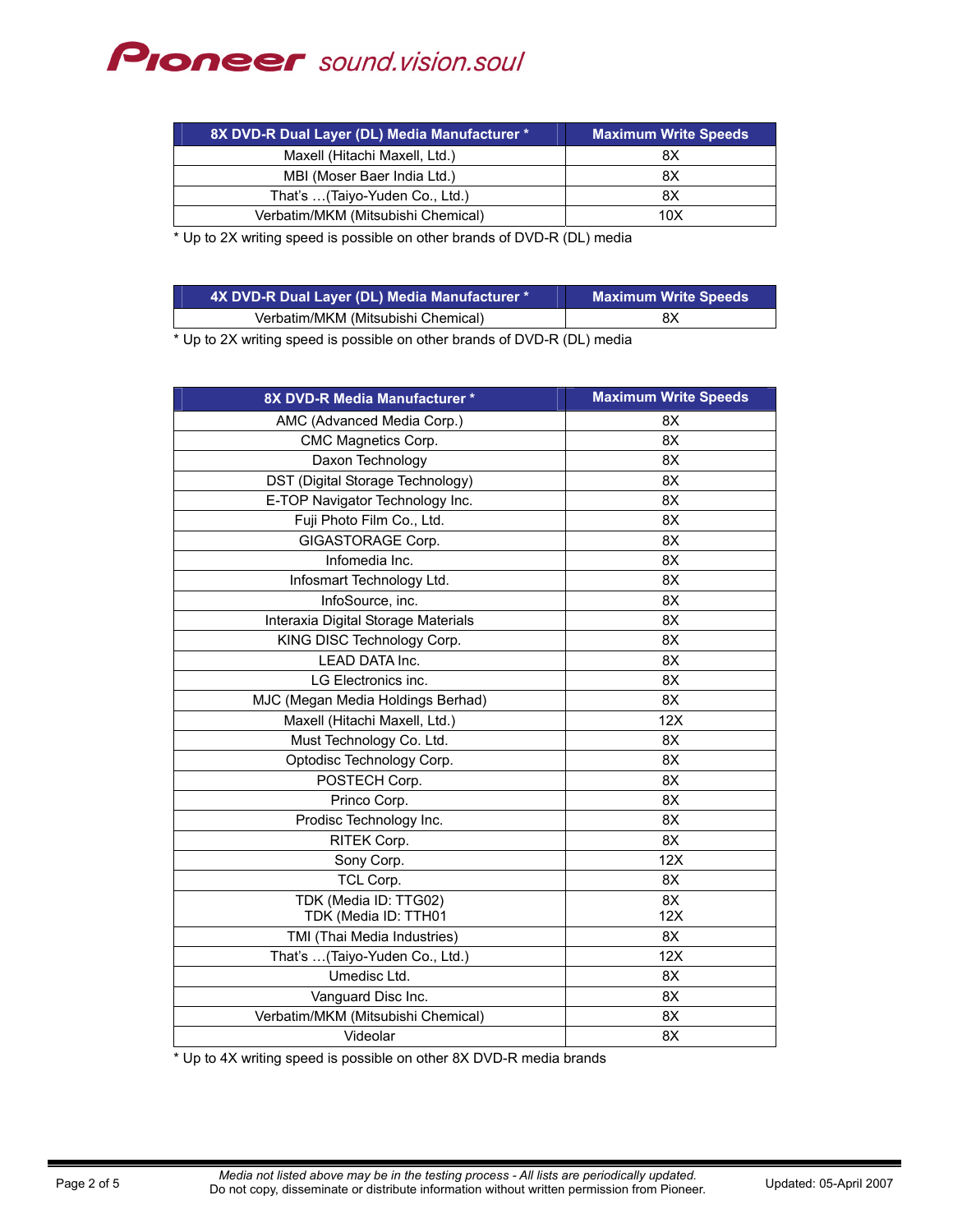# **PIONEEF** sound.vision.soul

### **+R MEDIA**

| 16X DVD+R Media Manufacturer *      | <b>Maximum Write Speeds</b> |
|-------------------------------------|-----------------------------|
| BeAll Developers, Inc.              | 12X                         |
| CMC Magnetics Corp.                 | 16X                         |
| Daxon Technology                    | 16X                         |
| DST (Digital Storage Technology)    | 12X                         |
| E-TOP Navigator Technology Inc.     | 12X                         |
| Eastgate Technology Ltd.            | 12X                         |
| FTI (Falcon Technologies Int'l)     | 12X                         |
| GIGASTORAGE Corp.                   | 12X                         |
| Infomedia Inc.                      | 16X                         |
| InfoSource, inc.                    | 16X                         |
| Interaxia Digital Storage Materials | 12X                         |
| LEAD DATA Inc.                      | 16X                         |
| LG Electronics Inc.                 | 16X                         |
| Maxell (Hitachi Maxell, Ltd.)       | 16X                         |
| MBI (Moser Baer India Ltd.)         | 16X                         |
| MJC Singapore Pte Ltd.              | 12X                         |
| Must Technology Co. Ltd.            | 16X                         |
| Optodisc Technology Corp.           | 12X                         |
| <b>Philips Electronics</b>          | 12X                         |
| POSTECH Corp.                       | 6X                          |
| Prodisc Technology Inc              | $12X \sim 16X$              |
| Ricoh Electronics, Inc.             | 12X                         |
| RITEK Corp.                         | 8X                          |
| Sony Corp.                          | 18X                         |
| TDK Corp.                           | 12X                         |
| That's (Taiyo-Yuden Co., Ltd.)      | 18X                         |
| Umedisc Ltd.                        | 16X                         |
| VDL Groep B.V. ODMS (VDL ODMS)      | 8X                          |
| Verbatim/MKM (Mitsubishi Chemical)  | 18X                         |
| Videolar                            | 12X                         |
| Wealth Fair investments, Inc.       | 12X                         |

\* Up to 4X writing speed is possible on other brands of 16X +R media

| DVD+R Double Layer (DL) Media Manufacturer * | <b>Maximum Write Speeds</b> |
|----------------------------------------------|-----------------------------|
| CMC Magnetics Corp.                          | 8Χ                          |
| FTI (Falcon Technologies Int'l)              | 8Χ                          |
| MBI (Moser Baer India Ltd.)                  | 8X                          |
| Ricoh Electronics, Inc.                      | 8Χ                          |
| <b>RITEK Corp.</b>                           | 8X                          |
| Umedisc Ltd.                                 | 8Χ                          |
| Verbatim/MKM (Mitsubishi Chemical)           | 10 <sub>X</sub>             |

\* Up to 2.4X writing speed is possible on other brands of +R (DL) media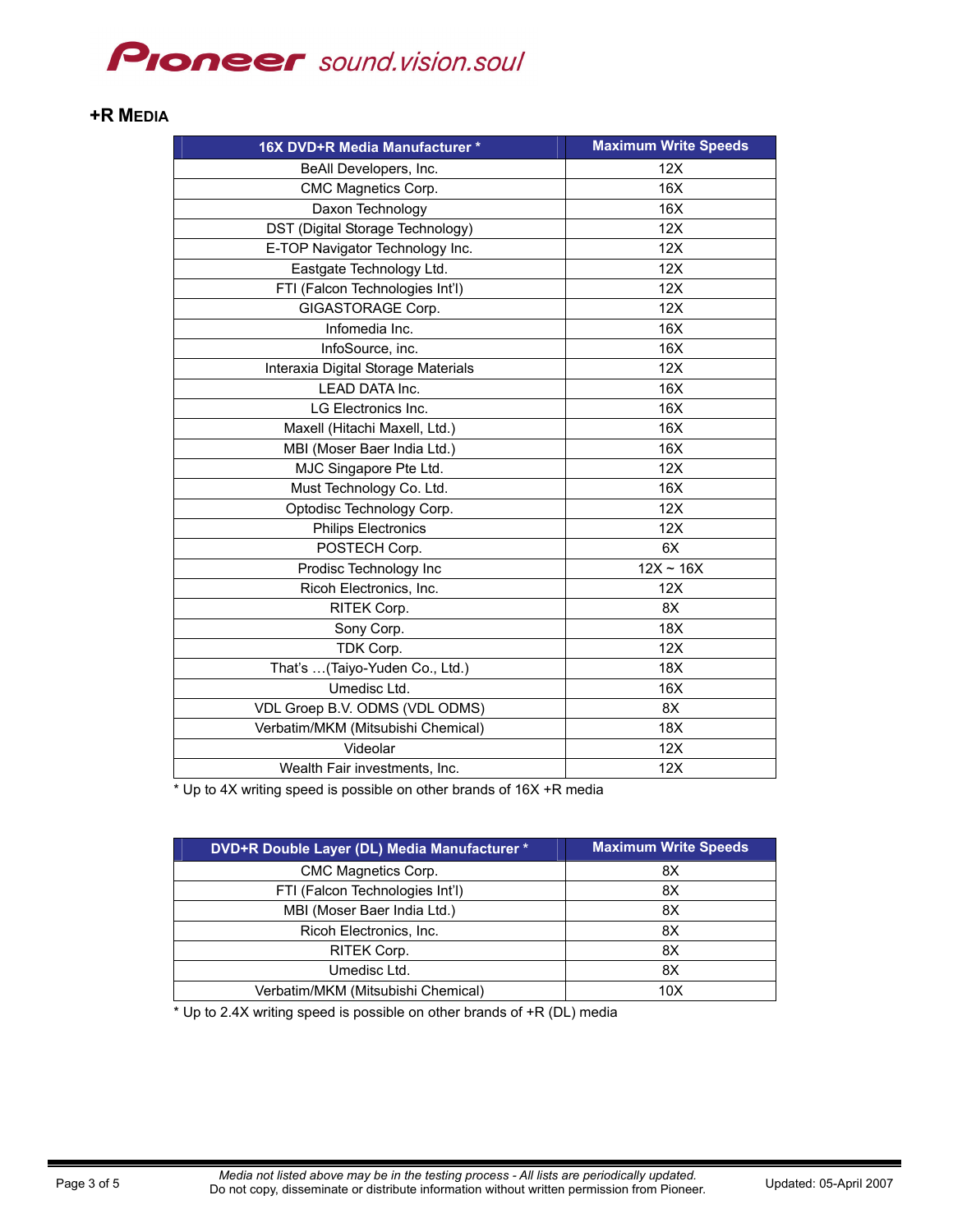# **PIONEEF** sound.vision.soul

| 8X DVD+R Media Manufacturer *               | <b>Maximum Write Speeds</b> |
|---------------------------------------------|-----------------------------|
| AMC (Advanced Media Corp.)                  | 8X                          |
| CMC Magnetics Corp.                         | 8X                          |
| Daxon Technology                            | 8X                          |
| DDD (Digital Disc Dessau GmbH)              | 8X                          |
| E-TOP Navigator Technology Inc.             | 8X                          |
| Eastgate Technology Ltd.                    | 8X                          |
| Infomedia Inc.                              | 8X                          |
| Infosmart Technology Ltd.                   | 8X                          |
| InfoSource, inc.                            | 8X                          |
| Interaxia Digital Storage Materials         | 8X                          |
| Intermedia Co., Ltd.                        | 8X                          |
| LEAD DATA Inc.                              | 8X                          |
| MAM-E (Manufacturing Advanced Media Europe) | 8X                          |
| Maxell (Hitachi Maxell, Ltd.)               | 12X                         |
| MBI (Moser Baer India Ltd.)                 | 8X                          |
| MJC (Megan Media Holdings Berhad)           | 8X                          |
| MPO Disque Compact                          | 8X                          |
| Must Technology Co. Ltd.                    | 8X                          |
| <b>NAN YA Media</b>                         | 8X                          |
| Optodisc Technology Corp.                   | 8X                          |
| <b>Philips Electronics</b>                  | $8X \sim 12X$               |
| Prodisc Technology Inc.                     | 8X                          |
| Ricoh Electronics, Inc.                     | 8X                          |
| RITEK Corp.                                 | 8X                          |
| Sky Media Mfg. S.A.                         | 8X                          |
| Sony Corp.                                  | 12X                         |
| TDK Corp.                                   | 12X                         |
| That's (Taiyo-Yuden Co., Ltd.)              | 12X                         |
| Umedisc Ltd.                                | 8X                          |
| Verbatim/MKM (Mitsubishi Chemical)          | 12X                         |
| Viva Optical Disc Mfg Ltd.                  | 8X                          |
| Videolar                                    | 8X                          |
| Wealth Fair investments, Inc.               | 8X                          |

\* Up to 4X writing speed is possible on other brands of 8X +R media

## **DVD-RW MEDIA**

| 6X DVD-RW Media Manufacturer *     | <b>Maximum Write Speeds</b> |
|------------------------------------|-----------------------------|
| CMC Magnetics Corp.                | 6X                          |
| JVC (Victor Company of Japan)      | 6X                          |
| Optodisc Technology Corp.          | 6X                          |
| RITEK Corp.                        | 6X                          |
| TDK Corp.                          | 6X                          |
| Verbatim/MKM (Mitsubishi Chemical) | 6X                          |

\* Up to 4X writing speed is possible on other brands of DVD-RW media